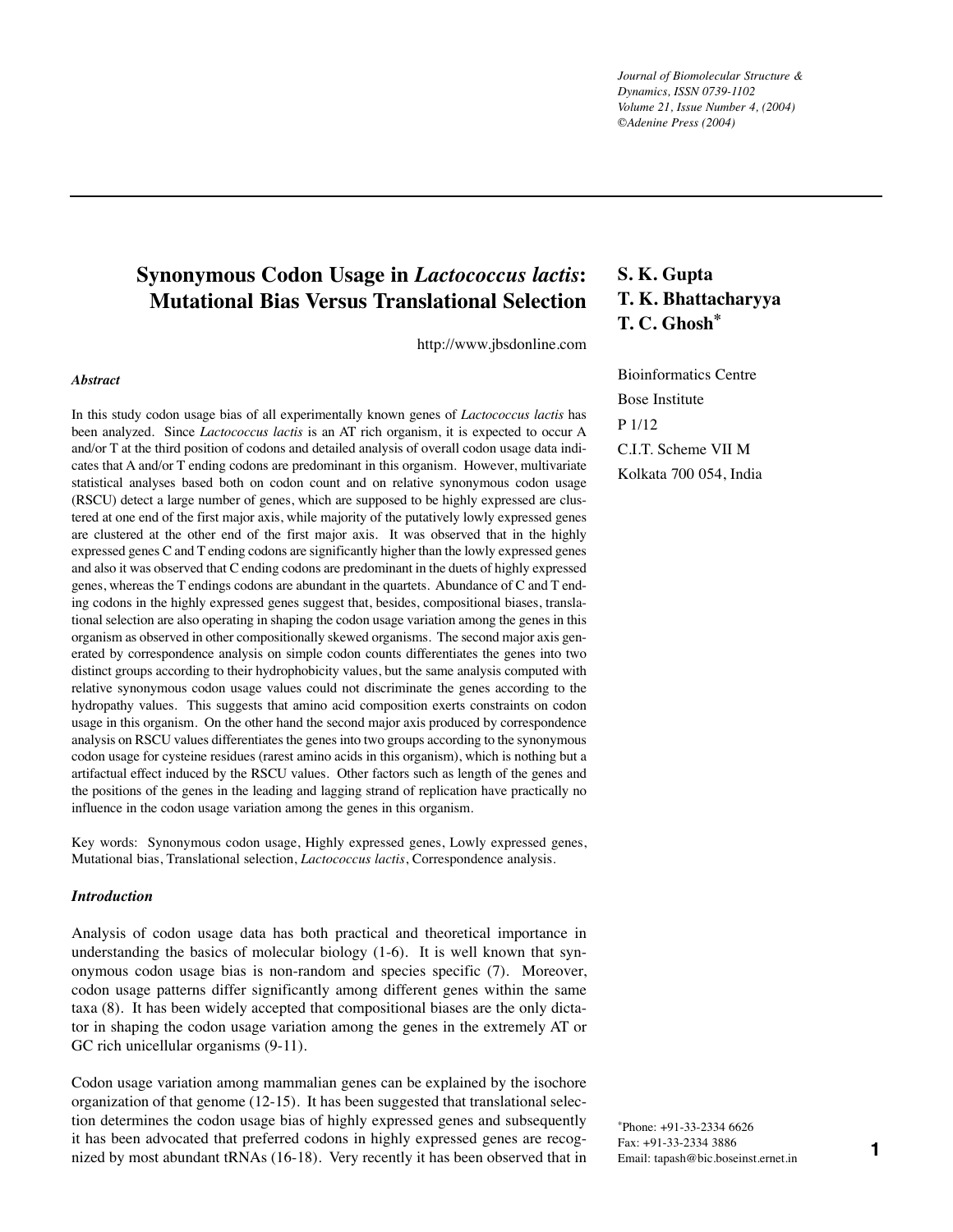## *Gupta et al.*

*Pseudomonas aeruginosa,* codon usage bias is mainly dictated by translational selection rather than the mutational biases though it is a high GC rich organism (19). In some unicellular organisms it was observed that both translational and compositional constraints are operational in dictating the codon usage variation among the genes in those organisms (16, 20-23). In *Borrelia burgdorferi* it was observed that replicational-transcriptional selection is responsible for the codon usage variation among the genes in this organism (6). Recently it has been reported that the cellular as well as the physical location of the gene products can also reflect the codon usage patterns (2, 24). It was also reported that in *Mycobacteria,* codon usage bias is dictated by the hydrophobicity of each gene (25).

*Lactococcus lactis* is an AT rich non-pathogenic Gram-positive bacterium and has been widely used in milk fermentation (26). The biochemistry and physiology of this microorganism generates a lot of curiosity among the biologists. In this study we have analyzed the codon usage data with all the experimentally known coding sequences with an aim to understand the genetic organization of this organism. Our results suggest that several factors are operational in dictating the codon usage variation among the genes in this organism.

### *Materials and Methods*

The complete genomes of *Lactococcus lactis* have been downloaded from www.ncbi.nlm.nih.gov/genbank/genomes. Our own program developed in C was used to retrieve the coding sequences from the complete genome. To minimize sampling errors we have chosen only those sequences that are greater than or equal to 300 bp and have correct initial and termination codons. We have also excluded phage like and insertion element sequences from our analysis. Finally 1129 sequences were selected for data analysis.

Relative synonymous codon usage (RSCU) is defined as the ratio of the observed frequency of a codon to the expected frequency if all the synonymous codons for those amino acids are used equally (27). RSCU values greater than 1.0 indicate that the corresponding codons are used more frequently than the expected frequency whereas the reverse is true for RSCU value less than 1.0.

 $GC<sub>3s</sub>$  is the frequency of (G+C) at the synonymous third positions of codons.

The effective number of codons used by a gene  $(N_c)$  is generally used to measure the bias of synonymous codons (28). The values of  $\overline{N}_c$  range from 20 (when only one codon is used per amino acid) to 61 (when all codons are used in equal probability). The expected value of  $N_c$  under random codon usage is given by the following formula:

$$
N_c = 2 + s + \{29/[s^2 + (1-s)^2]\};
$$

Where  $s = GC_{3s}$ 

All the parameters were calculated by using the programme CodonW 1.3 (available at www.molbiol.ox.ac.uk/cu). Correspondence analysis (CA) available in the CodonW program was used to investigate the major trend in codon usage variation among the genes (29). GC skew, defined as the ratio of (G-C) and along the DNA sequences was calculated using a sliding window of 60 kb and a step size of 6 kb.

### *Results and Discussion*

### *Overall Codon Usage Analysis*

Overall RSCU values of 1129 genes shown in Table I indicate that A and/or T ending codons are predominant in this organism. Since *L. lactis* is an ATrich genome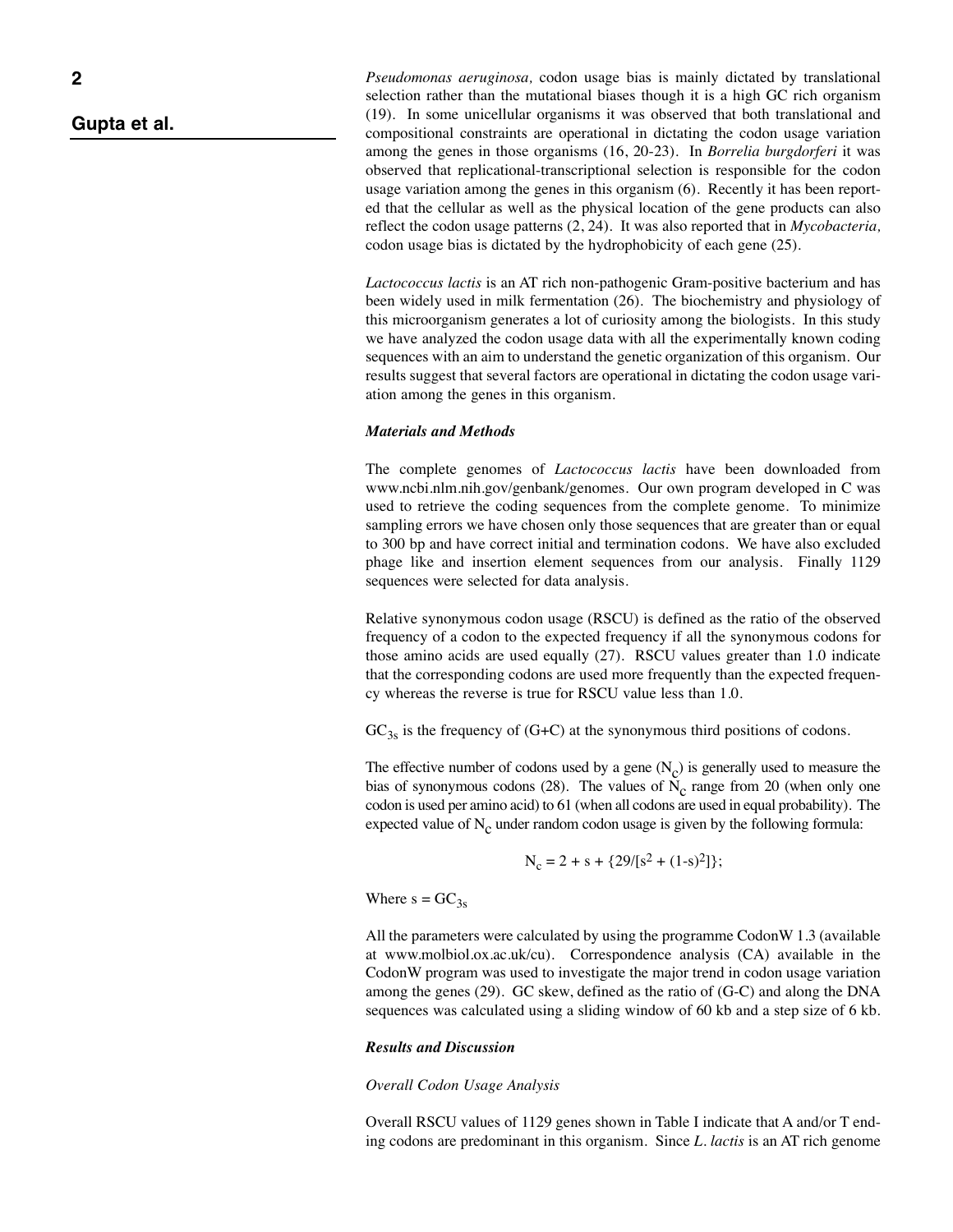$(26)$  it is expected that A and/or T ending codons will predominate in the coding regions of this organism. From overall RSCU values one can assume that compositional constraints are the only factor in shaping the codon usage variation among the genes in this organism. But overall RSCU values may hide some heterogeneity of codon usage bias among the genes that might be superimposed on the extreme genomic composition of a genome.

#### **Table I**

Overall codon usage data of *L. lactis* genes. RSCU represents relative synonymous codon usage values, calculated by summing over all the genes together. N is the number of codons, AA represents amino acid.

| AA         | Codon      | N     | <b>RSCU</b> | AA  | Codon      | N     | <b>RSCU</b> |
|------------|------------|-------|-------------|-----|------------|-------|-------------|
| Phe        | UUU        | 14566 | (1.49)      | Ser | <b>UCU</b> | 6834  | (1.57)      |
|            | <b>UUC</b> | 4942  | (0.51)      |     | <b>UCC</b> | 1111  | (0.26)      |
| Leu        | <b>UUA</b> | 13290 | (1.92)      |     | <b>UCA</b> | 9440  | (2.17)      |
|            | <b>UUG</b> | 9034  | (1.31)      |     | <b>UCG</b> | 1324  | (0.30)      |
| Tyr        | <b>UAU</b> | 10903 | (1.56)      | Cys | <b>UGU</b> | 1371  | (1.60)      |
|            | <b>UAC</b> | 3031  | (0.44)      |     | <b>UGC</b> | 347   | (0.40)      |
| ter        | <b>UAA</b> | 834   | (2.22)      | ter | <b>UGA</b> | 191   | (0.51)      |
| ter        | <b>UAG</b> | 104   | (0.28)      | Trp | <b>UGG</b> | 3788  | (1.00)      |
| Leu        | <b>CUU</b> | 11119 | (1.61)      | Pro | <b>CCU</b> | 4910  | (1.41)      |
|            | <b>CUC</b> | 3206  | (0.46)      |     | CCC        | 958   | (0.28)      |
|            | <b>CUA</b> | 2756  | (0.40)      |     | <b>CCA</b> | 6969  | (2.01)      |
|            | <b>CUG</b> | 2051  | (0.30)      |     | <b>CCG</b> | 1048  | (0.30)      |
| His        | CAU        | 5627  | (1.48)      | Arg | CGU        | 7250  | (2.83)      |
|            | CAC        | 1967  | (0.52)      |     | CGC        | 1747  | (0.68)      |
| Gln        | CAA        | 12975 | (1.73)      |     | <b>CGA</b> | 2178  | (0.85)      |
|            | CAG        | 2028  | (0.27)      |     | CGG        | 894   | (0.35)      |
| <b>Ile</b> | <b>AUU</b> | 23045 | (2.16)      | Thr | ACU        | 8625  | (1.49)      |
|            | <b>AUC</b> | 6400  | (0.60)      |     | <b>ACC</b> | 2592  | (0.45)      |
|            | <b>AUA</b> | 2615  | (0.24)      |     | <b>ACA</b> | 9481  | (1.64)      |
| Met        | <b>AUG</b> | 10715 | (1.00)      |     | <b>ACG</b> | 2430  | (0.42)      |
| Asn        | AAU        | 16328 | (1.60)      | Ser | <b>AGU</b> | 5344  | (1.23)      |
|            | <b>AAC</b> | 4056  | (0.40)      |     | <b>AGC</b> | 1998  | (0.46)      |
| Lys        | AAA        | 25309 | (1.71)      | Arg | AGA        | 2889  | (1.13)      |
|            | AAG        | 4206  | (0.29)      |     | <b>AGG</b> | 420   | (0.16)      |
| Val        | GUU        | 14698 | (2.08)      | Ala | GCU        | 13786 | (1.69)      |
|            | <b>GUC</b> | 4801  | (0.68)      |     | GCC        | 4805  | (0.59)      |
|            | <b>GUA</b> | 5211  | (0.74)      |     | <b>GCA</b> | 10579 | (1.30)      |
|            | <b>GUG</b> | 3547  | (0.50)      |     | GCG        | 3433  | (0.42)      |
| Asp        | GAU        | 16508 | (1.46)      | Gly | GGU        | 11462 | (1.60)      |
|            | GAC        | 6060  | (0.54)      |     | GGC        | 3402  | (0.47)      |
| Glu        | GAA        | 25459 | (1.70)      |     | <b>GGA</b> | 10574 | (1.47)      |
|            | GAG        | 4535  | (0.30)      |     | GGG        | 3264  | (0.45)      |

*Variation of Codon Usage Among the Genes*

Two different indices, namely, effective number of codons used by gene  $(N_c)$  and (G+C) percentage at the synonymous third positions of codons  $(GC_{3s})$  have been widely used to detect the codon usage variation among the genes. It was observed that  $N_c$  values range from 26.90 to 61.00 with a mean of 42.32 and s.d. 4.71. This indicates that there is a marked variation of codon usage in the genes of this organ-



**Figure 1:** N<sub>c</sub> plot of *L. lactis* genes. The continuous curve represents the expected curve between  $GC_{3s}$  and N<sub>c</sub> under random codon usage.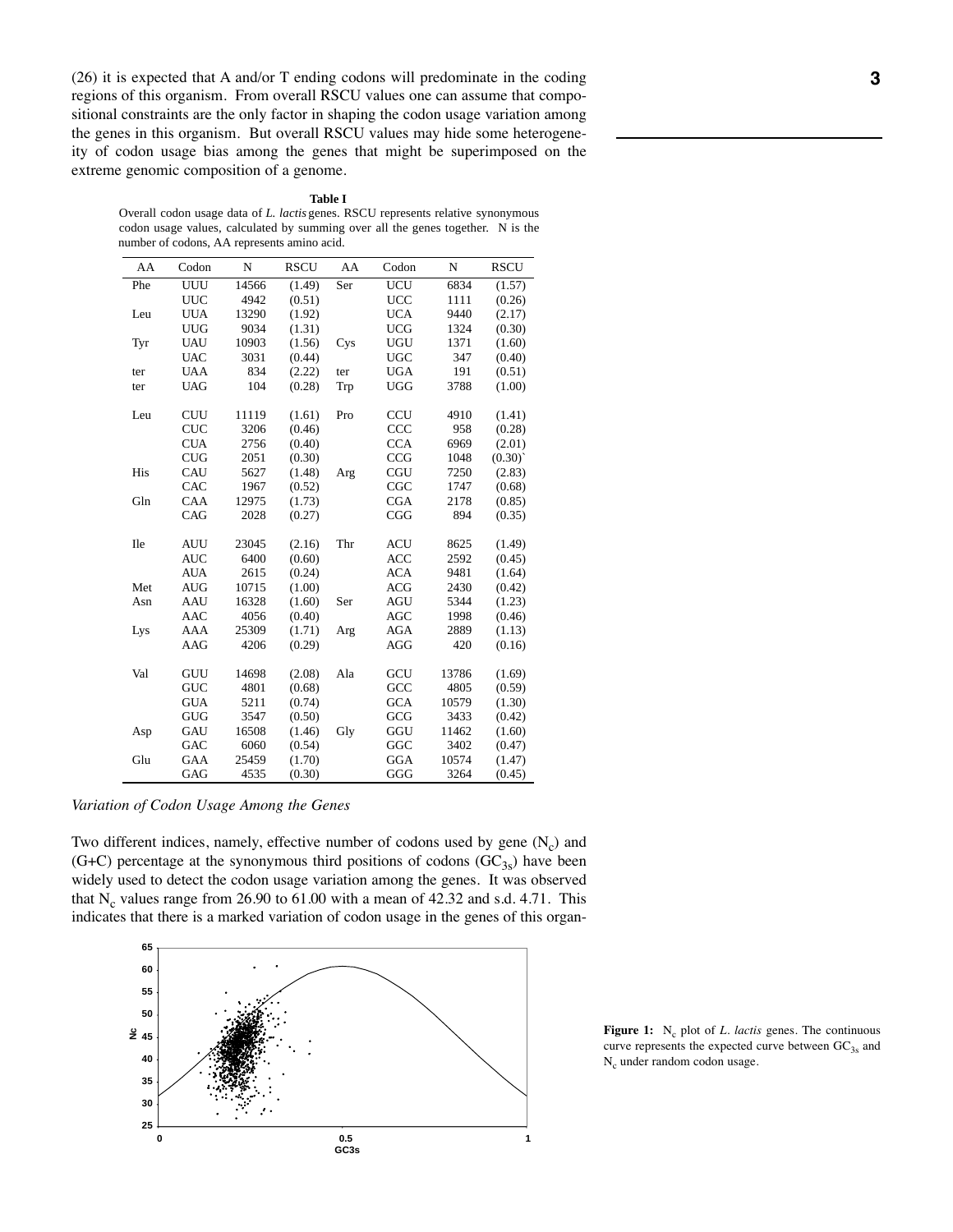### *Gupta et al.*

ism. GC distributions at the synonymous third codon position demonstrate that  $GC<sub>3s</sub>$  ranges from 11.20 to 41.10 with a mean of 22.28 and s.d. 3.48. These results suggest that apart from the compositional constraints other factors might have some influences in detecting the codon usage variation among the genes in this organism.

## *Various Factors in Determining the Codon Usage Variation Among the Genes in* L. lactis

 $N_c$  plot (a plot of  $N_c$  versus  $GC_{3s}$ ) was used to explore the codon usage variation among the genes in *L. lactis*. Wright suggested that a plot of  $N_c$  versus  $GC_{3s}$  could be used effectively to explore the codon usage variation among the genes (28). He argued that the comparison of actual distribution of genes, with the expected distribution under no selection could be indicative if codon usage bias of genes have some other influences other than compositional constraints. If the codon usage bias is completely dictated by  $GC_{3s}$  the values of N<sub>c</sub> should fall on the expected curve between  $GC<sub>3s</sub>$  and N<sub>c</sub>. N<sub>c</sub> plot of *L. lactis* shown in Figure 1 shows that a considerable number of points are lying on the expected curve towards the GC poor region, which certainly originates from the extreme compositional constraints. But it is also interesting to note that a majority of the points with low  $N_c$  values are lying well below the expected curve. This result suggests that a majority of genes in this organism have additional codon usage bias, which are independent of compositional constraints.

### *Multivariate Statistical Analysis*

Multivariate statistical analysis has been widely used to study the codon usage variation among the genes in different organisms. Correspondence analysis is one of the multivariate statistical technique in which the data are plotted in a multidimensional space of 59 axes (excluding Met, Trp and stop codons) and then it determines the most prominent axes contributing the codon usage variation among the genes.

To examine if amino acid compositions exert any constraint on synonymous codon usage we have performed CA on simple codon count as well as on RSCU values. Figures 2 (a) and (b) show the positions of the genes along first and second major axes produced by CA on codon counts and on RSCU values respectively. It was



**Figure 2 (a):** Positions of *L. lactis* genes along the two major axes of variation in the correspondence analysis on codon count. Proteins having a gravy score >0.3 are represented as triangles; dark circles represent the highly expressed genes and other genes are represented as small dark squares.

**Figure 2** (**b**)**:** Positions of *L. lactis* genes along the two major axes of variation in the correspondence analysis on RSCU values. Proteins having a gravy score >0.3 are represented as triangles; dark circles represent the highly expressed genes and other genes are represented as small dark squares.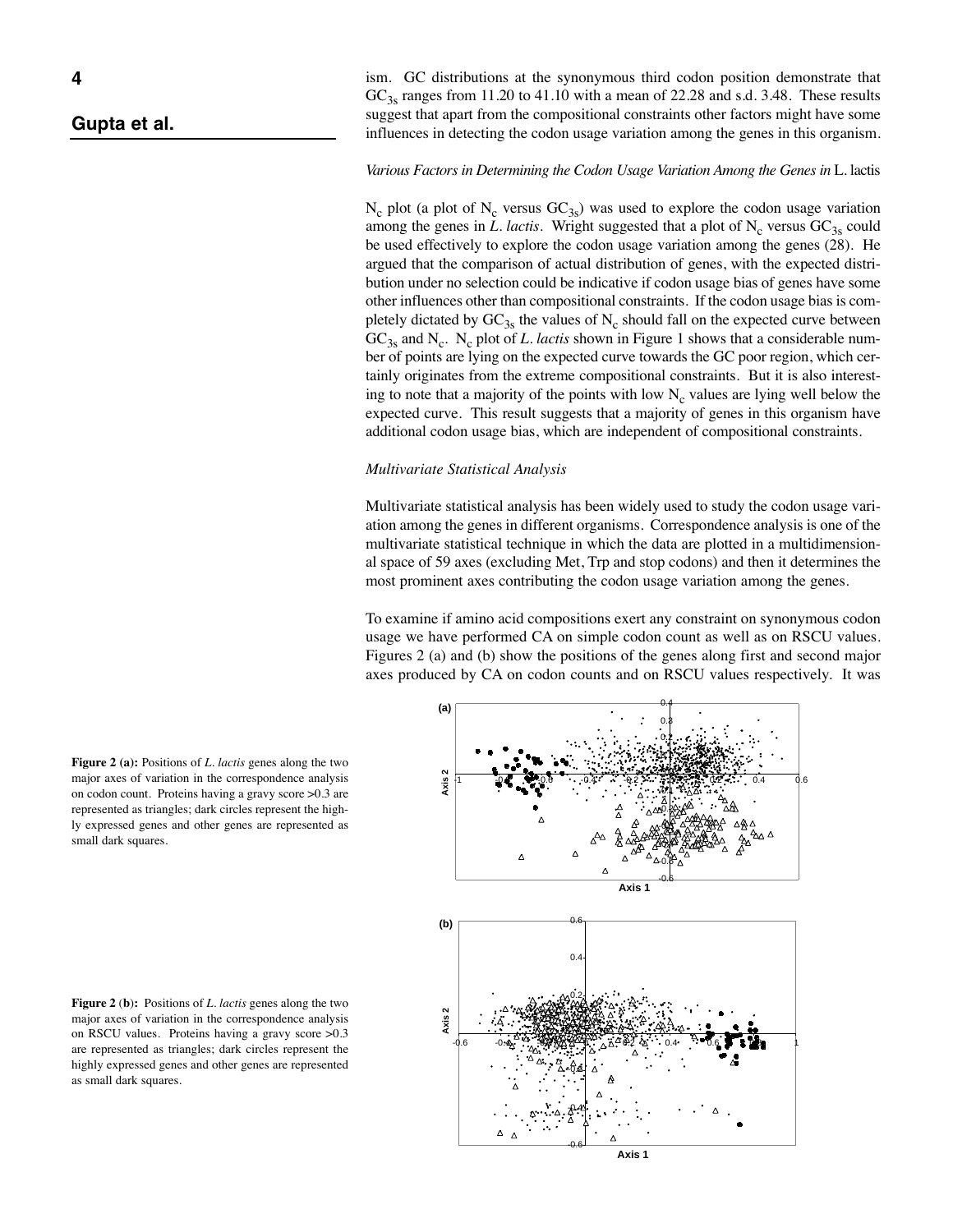observed that CA on codon count accounted for 16.90% and 7.80% of the total variation on the first and second major axes respectively whereas CA calculated on RSCU values shows 17.80% and 6.70% of the total variation on the first and second major axes respectively. Thus it can be said that in *L. lactis* genes there is a single major explanatory axis, which accounted the codon usage variation among the genes in this organism. It is interesting to note that in both the analyses (CA on codon count and on RSCU values), all the putatively highly expressed genes such as ribosomal proteins, elongation factors and outer membrane proteins are clustered on one side of first major axis and all other regulatory proteins are clustered on the other side of first major axis. The results show that gene expression levels are quite enough to discriminate genes according to their codon usage along the first major explanatory axis and amino acid compositions could not exert any constraints on this axis. We have not found any significant correlation between the positions of the genes along the first major axis produced by CA on codon count as well as on RSCU values with  $GC_{3s}$  levels. These results indicate that  $(G+C)_{3s}$  levels have practically no effect in differentiating the genes according to the codon usage variation along the first major explanatory axis.

To investigate the differences between these two cluster of genes we have compared the codon usage variation between 10% of the genes located at the extreme right of axis 1 and 10% of the genes located at the extreme left of the axis 1 produced by CA on codon count. To estimate the codon usage variation between these two sets of genes we have performed chi square tests taking P<0.01 as significant criterion. Table II shows RSCU values for each codon for the two groups of genes. The asterisk represents the codons whose occurrences are significantly higher in the genes situated on the extreme left side of axis 1, compared to the genes present on the extreme right of the first major axis. It is important to note that out of 23 codons that are statistically over-represented in genes located on the extreme left side of axis 1 there is 8 C ending codons, 1 G ending codons and 8 Tending codons and 6 A ending codons. This actually represents 35% C ending codons, 4% G ending codons and 35% T ending codons and 26% A ending codons. It is interesting to note that 70% of the preferred triplets in the highly expressed genes are pyrimidine ending codons. A similar observation was reported in several organisms (23, 30, 31) and it was proposed that RNY codons are more advantageous for translation (32). It is interesting to note that most of the preferred C ending codons in the highly expressed genes occur in two codon family amino acids (5 out of 8), and none of the preferred Tending codons in the highly expressed genes are present in the duets indicating that C ending codons are predominant in the duets of highly expressed genes, whereas Tending codons are predominant in quartets or sextets. It was reported that NNY codons in duets are translated by a single GNN anticodon and could be advantageous for the translation of highly expressed genes (33). Moreover, it has also been shown that C ending codons are predominant in the highly expressed genes of *E.coli* (30)*.* Very recently by analyzing the plastid genes it has been observed that in the highly expressed genes the overall biases of NNC codons are more prominent in duets (34). The predominance nature of C ending codons in the putatively highly expressed genes (particularly in duets) suggests that translational selection is also operating in codon usage variation among the genes in this organism. If the compositional constraints are the only dictator in shaping the codon usage variation among the genes then the base composition at the third position of codons in the preferred set of codons should also have A and/or T at their third codon positions.

In order to confirm our assumption that highly expressed genes are clustered along the first major axis we have calculated codon adaptation index (CAI) (36) of all the genes of *L. lactis*. CAI has been used widely to estimate the expressivities of genes by many workers and is now being considered a well-accepted measure of gene expressivities (30, 37-39, 40). CAI was calculated taking ribosomal proteins as a reference. A scatter diagram of the position of genes along the first major axis produced by CA on codon count and their corresponding CAI values was drawn (Fig.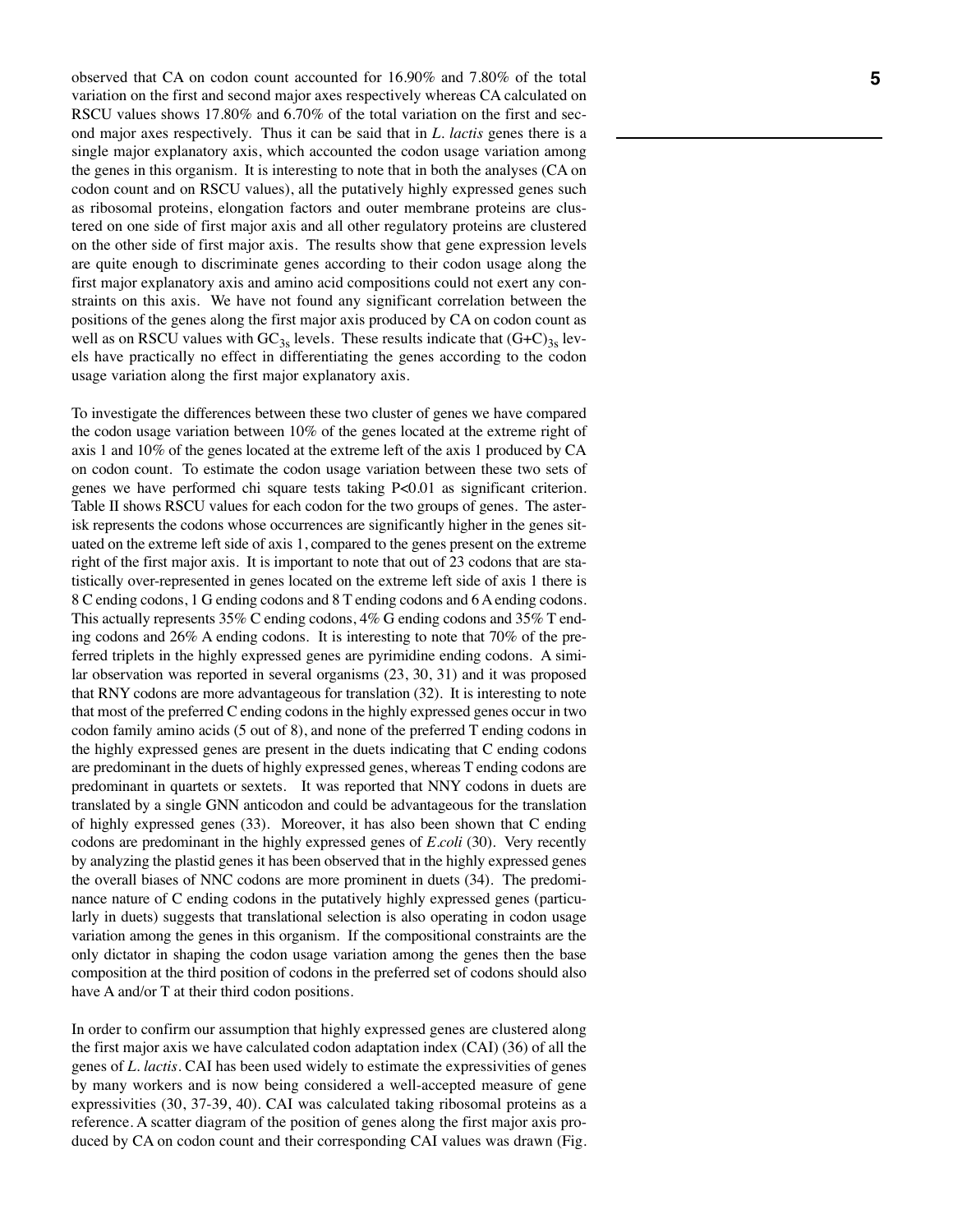#### **Table II**

Codon usage of highly and expressed genes of *L. lactis* genes. Superscript "a" denotes for highly expressed genes and "b" for lowly expressed genes. Asterisk represents the codons occurring significantly more often in the highly expressed genes than that of lowly expressed genes.

*Gupta et al.*

| AA         | Codon      | RSCU <sup>a</sup> | $\mathbf{N}^{\text{a}}$ | $\mathbf{R}\mathbf{S}\mathbf{C}\mathbf{U}^{\rm b}$ | $\mathbf{N}^{\text{b}}$ | AA         | Codon      | RSCU <sup>a</sup> | $N^a$  | $\mathbf{R}\mathbf{S}\mathbf{C}\mathbf{U}^{\mathsf{b}}$ | $\mathbf{N}^{\text{b}}$ |
|------------|------------|-------------------|-------------------------|----------------------------------------------------|-------------------------|------------|------------|-------------------|--------|---------------------------------------------------------|-------------------------|
| Phe        | UUU        | 0.94              | (659)                   | 1.72                                               | (1586)                  | Ser        | $UCU^*$    | 1.71              | (557)  | 1.41                                                    | (543)                   |
|            | $UUC*$     | 1.06              | (739)                   | 0.28                                               | (257)                   |            | <b>UCC</b> | 0.03              | (9)    | 0.39                                                    | (152)                   |
| Leu        | <b>UUA</b> | 0.64              | (339)                   | 2.44                                               | (1602)                  |            | $UCA*$     | 3.20              | (1046) | 1.68                                                    | (645)                   |
|            | $UUG*$     | 1.76              | (931)                   | 1.02                                               | (668)                   |            | <b>UCG</b> | 0.09              | (28)   | 0.38                                                    | (145)                   |
|            |            |                   |                         |                                                    |                         |            |            |                   |        |                                                         |                         |
|            | $CUU*$     | 2.82              | (492)                   | 1.20                                               | (790)                   | Pro        | <b>CCU</b> | 1.28              | (466)  | 1.61                                                    | (336)                   |
|            | $CUC^*$    | 0.64              | (340)                   | 0.36                                               | (234)                   |            | CCC        | 0.04              | (13)   | 0.42                                                    | (88)                    |
|            | <b>CUA</b> | 0.07              | (35)                    | 0.61                                               | (398)                   |            | $CCA*$     | 2.61              | (949)  | 1.59                                                    | (333)                   |
|            | <b>CUG</b> | 0.07              | (36)                    | 0.38                                               | (251)                   |            | CCG        | 0.07              | (27)   | 0.38                                                    | (80)                    |
| <b>Ile</b> | AUU*       | 1.70              | (1482)                  | 1.94                                               | (1829)                  | Thr        | $ACU^*$    | 1.91              | (1125) | 1.44                                                    | (529)                   |
|            | $AUC^*$    | 1.29              | (1124)                  | 0.42                                               | (400)                   |            | <b>ACC</b> | 0.15              | (86)   | 0.50                                                    | (184)                   |
|            | <b>AUA</b> | 0.01              | (10)                    | 0.64                                               | (604)                   |            | $ACA*$     | 1.85              | (1088) | 1.54                                                    | (568)                   |
| Met        | <b>AUG</b> | 1.00              | (1033)                  | 1.00                                               | (681)                   |            | ACG        | 0.09              | (55)   | 0.52                                                    | (193)                   |
|            |            |                   |                         |                                                    |                         |            |            |                   |        |                                                         |                         |
| Val        | $GUU^*$    | 2.50              | (1976)                  | 1.77                                               | (741)                   | Ala        | $GCU*$     | 1.94              | (1820) | 1.69                                                    | (688)                   |
|            | <b>GUC</b> | 0.41              | (323)                   | 0.70                                               | (295)                   |            | GCC        | 0.38              | (358)  | 0.53                                                    | (218)                   |
|            | <b>GUA</b> | 0.87              | (688)                   | 0.88                                               | (370)                   |            | <b>GCA</b> | 1.40              | (1314) | 1.29                                                    | (527)                   |
|            | $\rm GUG$  | 0.22              | (174)                   | 0.65                                               | (272)                   |            | GCG        | 0.29              | (268)  | 0.49                                                    | (198)                   |
|            |            |                   |                         |                                                    |                         |            |            |                   |        |                                                         |                         |
|            |            |                   |                         |                                                    |                         |            |            |                   |        |                                                         |                         |
| Tyr        | <b>UAU</b> | 1.04              | (559)                   | 1.73                                               | (1124)                  | Cys        | <b>UGU</b> | 1.65              | (85)   | 1.56                                                    | (156)                   |
|            | UAC*       | 0.96              | (519)                   | 0.27                                               | (174)                   |            | <b>UGC</b> | 0.35              | (18)   | 0.44                                                    | (44)                    |
| <b>TER</b> | <b>UAA</b> | 2.92              | (109)                   | 1.71                                               | (64)                    | <b>TER</b> | <b>UGA</b> | 0.03              | (1)    | 0.78                                                    | (29)                    |
|            | <b>UAG</b> | 0.05              | (2)                     | 0.51                                               | (19)                    | Trp        | <b>UGG</b> | 1.00              | (297)  | 1.00                                                    | (294)                   |
| His        | CAU        | 0.97              | (343)                   | 1.64                                               | (462)                   | Arg        | $CGU*$     | 4.95              | (1456) | 1.14                                                    | (212)                   |
|            | $CAC*$     | 1.03              | (366)                   | 0.36                                               | (102)                   |            | $CGC*$     | 0.82              | (240)  | 0.40                                                    | (75)                    |
| Gln        | $CAA*$     | 1.97              | (1158)                  | 1.55                                               | (1016)                  |            | CGA        | 0.10              | (28)   | 1.20                                                    | (223)                   |
|            | CAG        | 0.03              | (18)                    | 0.45                                               | (292)                   |            | CGG        | 0.03              | (09)   | 0.39                                                    | (72)                    |
|            |            |                   |                         |                                                    |                         |            |            |                   |        |                                                         |                         |
| Asn        | AAU        | 0.98              | (835)                   | 1.72                                               | (1523)                  | Ser        | <b>AGU</b> | 0.44              | (145)  | 1.70                                                    | (656)                   |
|            | AAC*       | 1.02              | (873)                   | 0.28                                               | (245)                   |            | AGC        | 0.54              | (175)  | 0.44                                                    | (168)                   |
| Lys        | AAA*       | 1.87              | (2564)                  | 1.60                                               | (2049)                  | Arg        | <b>AGA</b> | 0.11              | (31)   | 2.37                                                    | (441)                   |
|            | AAG        | 0.13              | (185)                   | 0.40                                               | (512)                   |            | <b>AGG</b> | 0.00              | (1)    | 0.50                                                    | (94)                    |
| Asp        | GAU        | 1.23              | (1448)                  | 1.60                                               | (1217)                  | Gly        | $GGU*$     | 2.43              | (1992) | 1.14                                                    | (458)                   |
|            | $GAC*$     | 0.77              | (903)                   | 0.40                                               | (309)                   |            | GGC        | 0.32              | (260)  | 0.45                                                    | (179)                   |
| Glu        | GAA*       | 1.90              | (2888)                  | 1.52                                               | (1764)                  |            | <b>GGA</b> | 1.06              | (869)  | 1.73                                                    | (694)                   |
|            | GAG        | 0.10              | (149)                   | 0.48                                               | (551)                   |            | GGG        | 0.19              | (159)  | 0.68                                                    | (271)                   |

3) and it is interesting to note that there is a strong negative correlation  $(r = -0.950)$ , P<0.001) between the positions of the genes along the first major axis and their corresponding CAI values, confirming that axis 1 is strongly correlated with the expression level of each sequence of *L. lactis*. We got very similar results when we performed the CA analysis on RSCU values. These results indicate the compositional constraints have no effect on the first major explanatory axis, but on the other hand expression levels of genes are the main player in dictating the codon usage variation among the genes in this organism.



**Figure 3:** The scatter diagram of the *L. lactis* genes on the first major axis generated by correspondence analysis on codon count against their CAI values.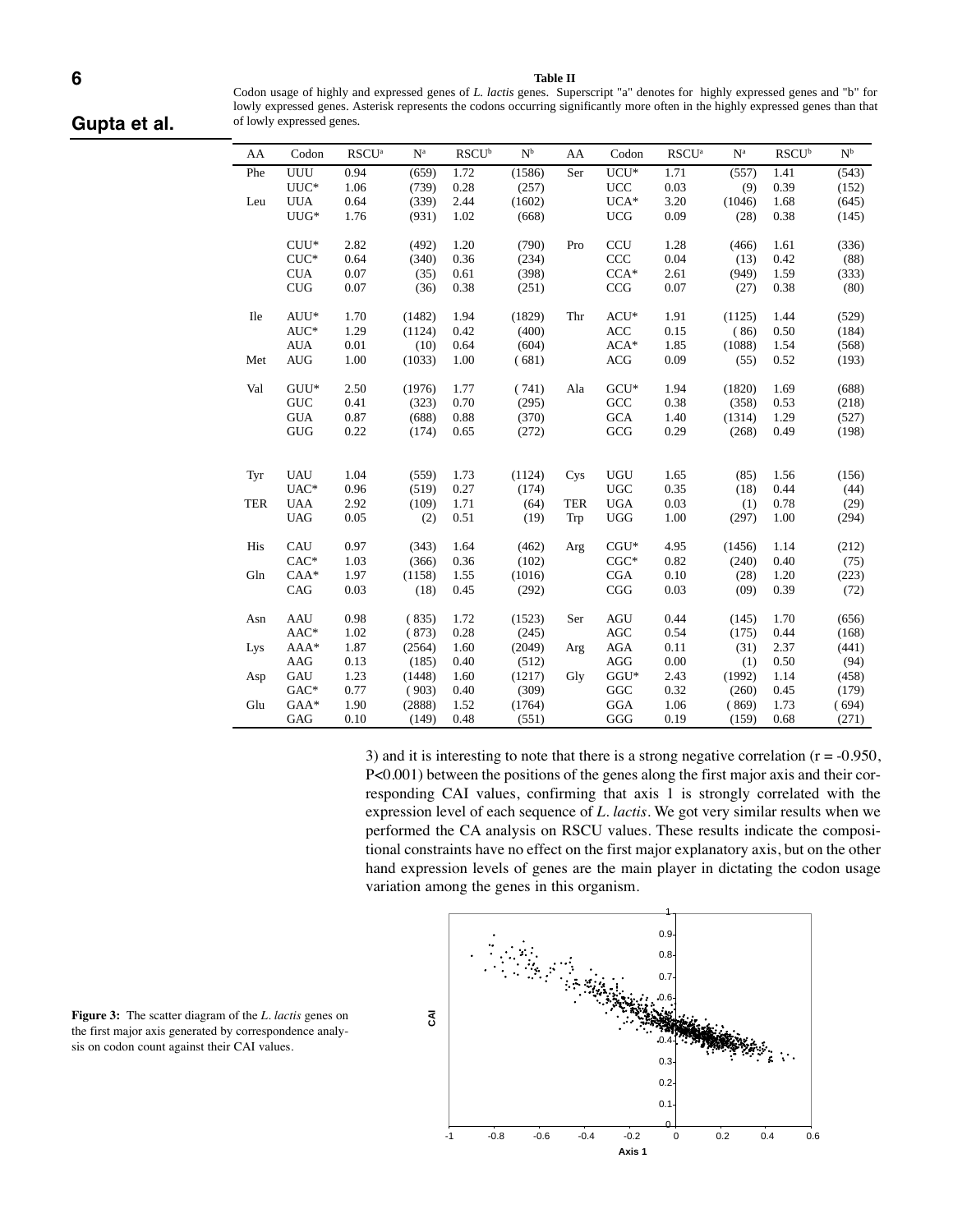The position of the genes along the second major axis produced by CA on codon count is significantly negatively correlated with  $GC_{3s}$  (r = -0.241, P<0.01) and it is also interesting to note that the positions of genes along the second major axis are separated according to the hydrophobicity of the genes. These results are nothing but the superimposition of amino acid bias on codon usage bias. However, if we use RSCU values to compute CA, second major axis could not discriminate the genes according to the hydrophobicity values (shown in Fig 1(b)). These results suggest that to minimize the effect of amino acid composition to compute CA on RSCU values diminishes the quantity of information, as earlier observed in *Bacillus subtilis* (41). To see how the different codons are contributing towards codon usage variation among the genes in second major axis we have plotted the distribution of codons on the first two major axes both from CA on codon count and CA on RSCU values, which are shown in Figure 4 (a) and (b). From Figure 4 (a) it is obvious that all the codons are almost equally contributing towards the codon usage variation among the genes in second major axis, whereas Figure 4 (b) indicates that codons UGU and UGC (synonymous codons for cysteine) are extremely high but opposite in magnitude along the second axis. Recently it has been reported that synonymous codon usage of cysteine has a profound effect on the codon usage variation among the genes in *Thermotoga maritime* (42) and predicted that the amino acids whose occurrences are very rare in a non-skewed organism should have such impact on codon usage variation. It was also (42) argued that the absence of codon usage variation due to cysteine codons in *Ureaplasma urealitycum* and *Borrelia burgdorferi* is due to the effect of an extreme GC contents superimposed on a low frequency of Cys residues. Recently it has been demonstrated that a linkage between a particular amino acid (particularly the rarest amino acid) to the codon usage bias is nothing but an artifactual effect induced by the use of relative frequencies of codons. Codon uage variations due to cysteine codons along the second major axis in highly skewed *Lactococcus lactis* and also in case of *Thermotoga maritime* (42) are nothing but the introduction of another bias associated with the rarest amino acids in order to remove amino acid biases.



**Figure 4** (**a**): Distribution of synonymous codons along the first and second major axes of the correspondence analysis on codon count.

**Figure 4** (**b**): Distribution of synonymous codons along the first and second major axes of the correspondence analysis on RSCU values. Large dark squares represent the synonymous codons for cysteine residue. The upper one is for UGU and the lower one for UGC.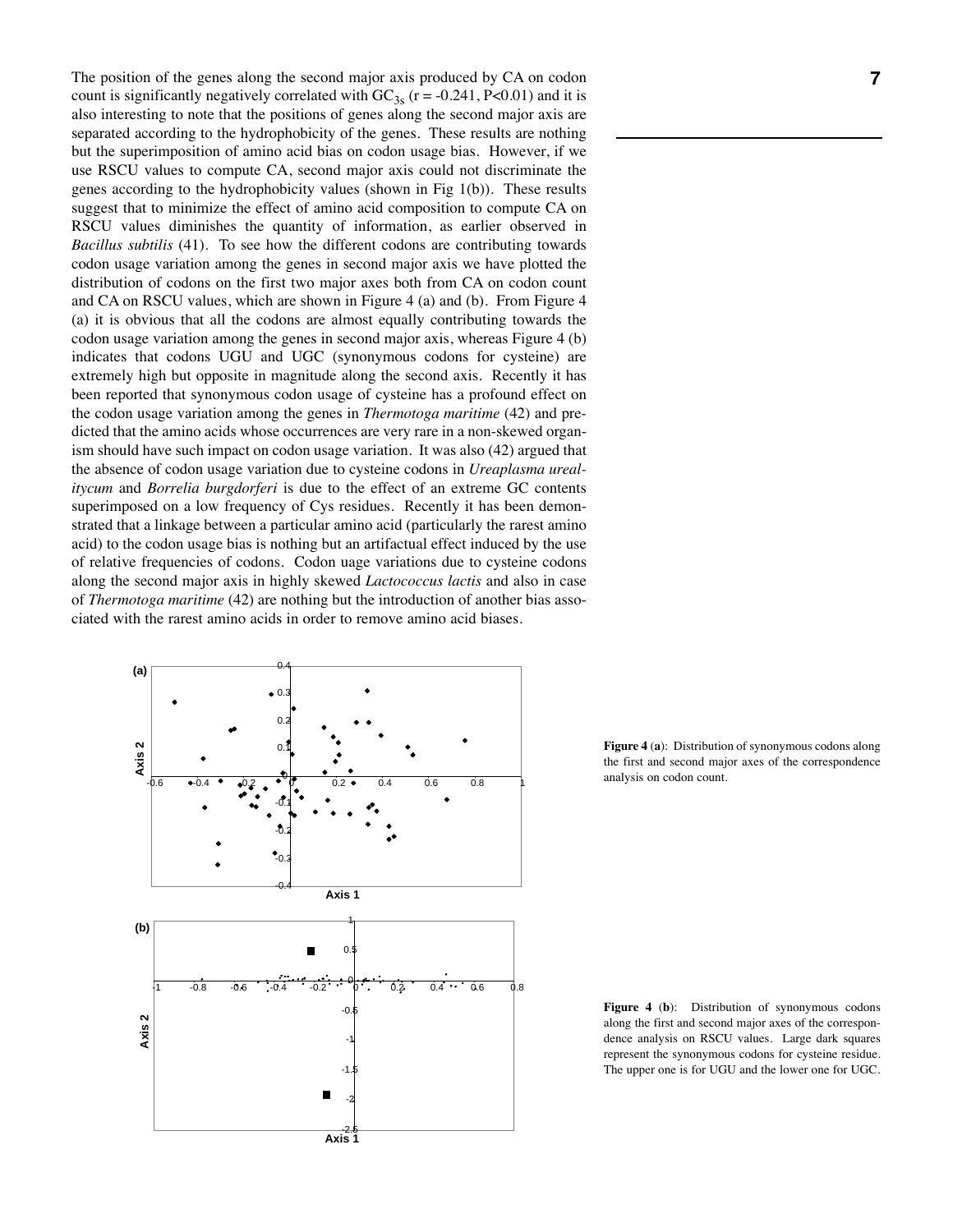# *Gupta et al.*

We have also explored if the codon usage variation has any effect according to the position of each gene in the leading or in the lagging strand. GC skew was used to locate the leading and lagging strand in *L. lactis* genome. The distribution of genes on both leading and lagging strands are almost eqifrequent along the first major axis and also  $GT_3$  levels are similar in both leading and lagging strand. These results suggest that the leading or lagging strand does not have any effect on codon usage variation among the genes in this organism.

In conclusion it can be said that though codon usage of *L. lactis* is determined by compositional constraints, translational selection is also operating in shaping the codon usage variation among the genes in this organism and it was also observed that C-ending codons are always preferred in duets whereas T ending codons are preferred in quartets of highly expressed genes. Hydrophobicity of genes is the second major factor in differentiating the codon usage variation among the genes in this organism. Length of the genes and the positions of the genes in the leading and lagging strand of replication have practically no influence in the codon usage variation among the genes in this organism.

### *Acknowledgements*

Authors are thankful to the Department of Biotechnology, Government of India, for the financial help. We are also thankful to the anonymous referees for their helpful comments.

#### *References and Footnotes*

- 1. J. W. Fickett. *Nucl. Acids Res. 10*, 5303-5318 (1982).
- 2. H. Chiapello, E. Ollivier, C. Landes-Devauchelle, P. Nitschke, and J.-L. Risler. *Nucl. Acids Res. 27*, 2848-2851 (1999).
- 3. A. Martin, J. Bertranpetit, J. L.Oliver, and J. R. Medina. *Nucl. Acids Res. 17*, 6181-6189 (1989).
- 4. A. T. Lloyd and P. M. Sharp. *Nucl. Acids Res. 20*, 5289-5295 (1992).
- 5. E. N. Moriyama and D. L. Hartl. *Genetics 134*, 847-858 (1993).
- 6. J. O. McInerney. *Proc. Natl. Acad. Sci. 95*, 10698-10703 (1998).
- 7. R. Grantham, C. Gautier, M. Gouy, M. Jacobzone, and R. Mercier. *Nucl. Acids Res. 9*, r43 r74 (1981).
- 8. K. Wada, S. Aota, R. Tsuchiya, F. Ishibashi, T. Gojobori, and T. Ikemura. *Nucl. Acids Res. 18* (Suppl.), 2367-2411 (1990).
- 9. S. Ohkubo, A. Muto, Y. Kawauchi, F. Yamao, and S. Osawa. *Mol. Gen. Genet. 210*, 314- 322 (1987).
- 10. F. Wright and M. J. Bibb. *Gene 113*, 55-65 (1992).
- 11. S. K.Gupta. T. K. Bhattacharyya, and T. C.Ghosh. *Ind. J. Biochem. & Biophys. 39*, 35-48 (2002).
- 12. G. Bernardi. *Ann. Rev. Genet. 29*, 445-476 (1995).
- 13. S. Aota, and T. Ikemura. *Nucl. Acids Res. 14*, 6345-6355 (1986).
- 14. G. Bernardi, B. Olofsson, J. Filipski, M. Zerial, J. Salinas, G. Cuny, M. Meunier-Rotival, and F. Rodier. *Science 228*, 953-956 (1985).
- 15. H. Musto, H. Romero, A. Zavala, and G. Bernardi. *J. Mol. Evol. 49*, 325-329 (1999).
- 16. T. Ikemura. *J. Mol. Biol. 146*, 1-21 (1981).
- 17. T. Ikemura. *J. Mol. Biol. 158*, 573-587 (1982).
- 18. J. L. Bennetzen and B. D. Hal. *J. Biol. Chem. 257*, 3026-3031 (1982).
- 19. S. K. Gupta and T. C. Ghosh. *Gene 273*, 63-70 (2001).
- 20. M. Gouy and C. Gautier. *Nucl. Acids Res. 10*, 7055-7074 (1982).
- 21. S. G. Andersson and P. M. Sharp. *Microbiology 142*, 915-925 (1996).
- 22. H. Romero, A. Zavala, and H. Musto. *Gene 242*, 307-31 (2000).
- 23. T. C. Ghosh, S. K. Gupta, and S. Majumdar. *Int. J. Parasitol. 30*, 715-722 (2000).
- 24. A. R. Kerr, J. F. Peden, and P. M. Sharp. *Mol. Microbiol. 25*, 1177-1179 (1997).
- 25. A. B. de Miranda, F. Alvarez-Valin, K. Jabbari, W. M. Degrave, and G. Bernardi. *J. Mol. Evol. 50*, 45-55 (2000).
- 26. A. Bolotin, P. Wincker, S. Mauger, O. Jaillon, K. Malarme, J. Weissenbach, S. D. Ehrlich, and A. Sorokin. *Genome Res. 11*, 731-53 (2001).
- 27. P. M. Sharp, and W-H. Li. *Nucl. Acids Res. 14*, 7737-7749 (1986).
- 28. F. Wright. *Gene 87*, 23-29 (1990).
- 29. M. J. Greenacre. London: Academic press (1984).
- 30. G. Gutierrez, L. Marquez, and A. Marin. *Nucl. Acids Res. 24*, 2525-2527 (1996).
- 31. H. Musto, H. Romero, A. Zavala, K. Jabbari, and G. Bernardi. *J. Mol. Evol. 49*, 27-35 (1999).
- 32. J. C.Shepherd. *Proc. Natl. Acad. Sci. USA 78*, 1596-1600 (1981).
- 33. S. Osawa, T. Jukes, K. Watanabe, and A. Muto. *Microbiol. Rev. 56*, 229-264 (1992).
- 34. B. R. Morton and B. G. So. *J. Mol. Evol. 50*, 184-193 (2000).